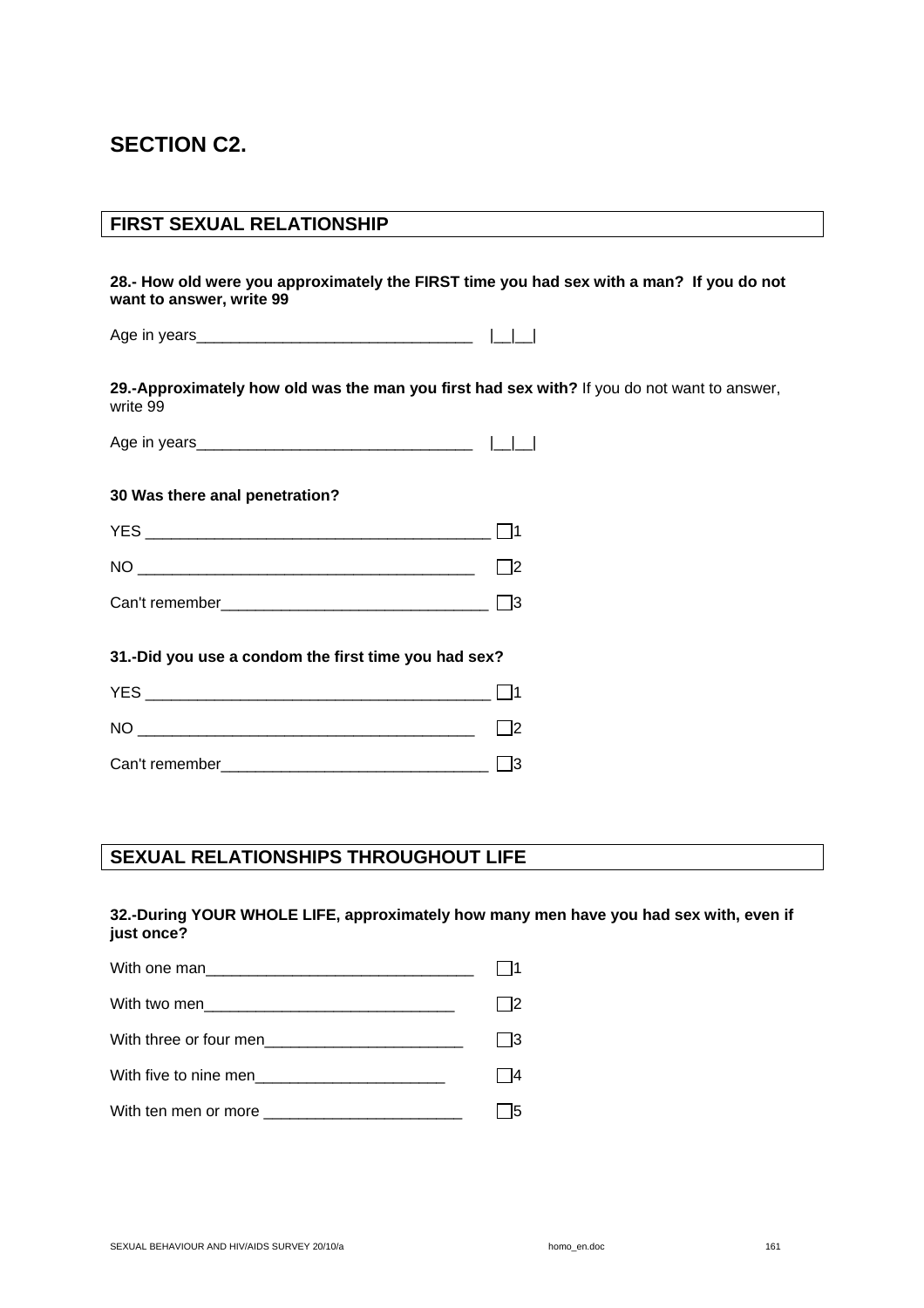*If Q 31 = YES* ⇒ *go to Q 34 checking YES in Q33.* 

| 33.-Have you ever used a condom when having sex with men?                                                                                                                                                                                                                                                                                    |                                   |
|----------------------------------------------------------------------------------------------------------------------------------------------------------------------------------------------------------------------------------------------------------------------------------------------------------------------------------------------|-----------------------------------|
| <b>YES</b><br><u> 1989 - Jan James James Barnett, fransk politik (d. 1989)</u>                                                                                                                                                                                                                                                               | $\square$ 1                       |
|                                                                                                                                                                                                                                                                                                                                              | $\Box$ 6 $\Rightarrow$ Go to Q 35 |
| 34 .- Did you use a condom the last time you had sex with a man?                                                                                                                                                                                                                                                                             |                                   |
|                                                                                                                                                                                                                                                                                                                                              |                                   |
| No 2                                                                                                                                                                                                                                                                                                                                         |                                   |
|                                                                                                                                                                                                                                                                                                                                              |                                   |
| 35 .- People sometimes pay to have sex.<br>Have you ever paid to have sex with a man?                                                                                                                                                                                                                                                        |                                   |
|                                                                                                                                                                                                                                                                                                                                              |                                   |
|                                                                                                                                                                                                                                                                                                                                              | $\Box$ 6 $\Rightarrow$ Go to Q 39 |
| 36.- When was the last time you paid to have sex with a man?                                                                                                                                                                                                                                                                                 |                                   |
|                                                                                                                                                                                                                                                                                                                                              | $\Box$ 1                          |
| Over a year ago but less than five years ago _________ □2                                                                                                                                                                                                                                                                                    |                                   |
|                                                                                                                                                                                                                                                                                                                                              | $\square$ 3                       |
| 37 .- Was there anal penetration?                                                                                                                                                                                                                                                                                                            |                                   |
|                                                                                                                                                                                                                                                                                                                                              | $\vert$ 11                        |
| $\begin{picture}(150,10) \put(0,0){\line(1,0){100}} \put(15,0){\line(1,0){100}} \put(15,0){\line(1,0){100}} \put(15,0){\line(1,0){100}} \put(15,0){\line(1,0){100}} \put(15,0){\line(1,0){100}} \put(15,0){\line(1,0){100}} \put(15,0){\line(1,0){100}} \put(15,0){\line(1,0){100}} \put(15,0){\line(1,0){100}} \put(15,0){\line(1,0){100}}$ | $\Box$                            |
|                                                                                                                                                                                                                                                                                                                                              |                                   |
| If Q 33 = No $\Rightarrow$ go to Q 39 checking 2 in Q38.                                                                                                                                                                                                                                                                                     |                                   |
| 38 .- Did you use a condom the last time you paid to have sex with a man?                                                                                                                                                                                                                                                                    |                                   |
|                                                                                                                                                                                                                                                                                                                                              | $\square$ 1                       |
|                                                                                                                                                                                                                                                                                                                                              | _]2                               |
|                                                                                                                                                                                                                                                                                                                                              | ∃3                                |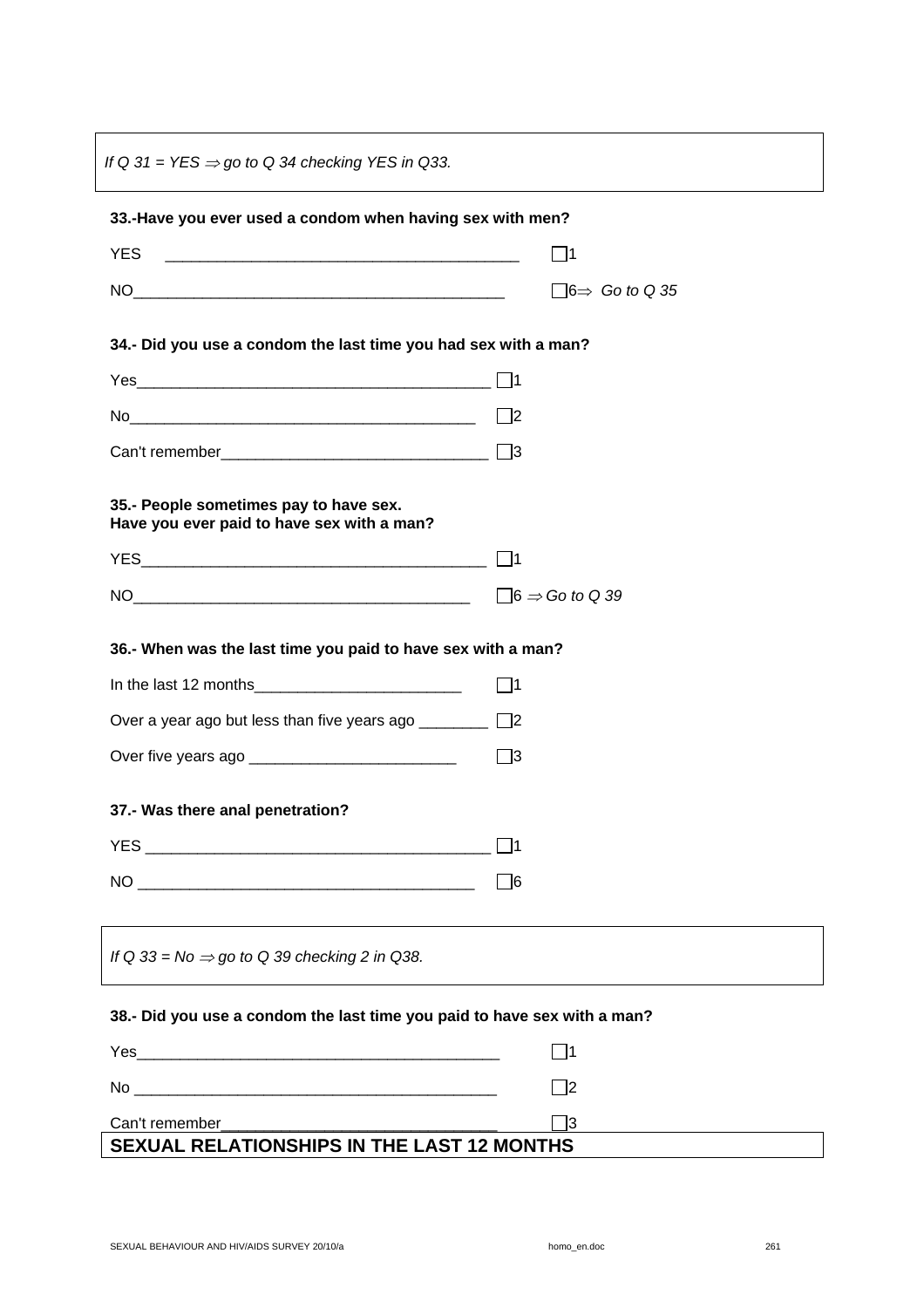**This section refers to men you have had sex with in the LAST 12 MONTHS, including stable partners, casual sex and men who have been paid or who charged for sex.**

**Please bear in mind that "sex" or "sexual relationships" only refers to vaginal, anal or oral penetration of the male organ, with or without orgasms.** 

**39.-Have you had sex with a man, even just once, in the LAST 12 MONTHS? Enter the number of men you have had sex with.** 

If you do not want to answer, write 0. If the number is higher than 99, write 99

YES \_\_\_\_\_\_\_\_\_ 1 No.\_\_\_\_\_\_\_\_ |\_\_|\_\_|

NO\_\_\_\_\_\_\_\_\_\_\_ 6⇒ *Go to SECTION D. SEXUAL HEALTH* 

*If* Q 33 = NO ⇒ go to Q 41 checking NO in Q40.

*(If Q36 = 1 and Q 38 =1)* ⇒*go to Q41 checking YES in Q 40.* 

**40.-Over the last 12 months, did you use a condom any of the times you had sex with a man?** 

YES\_\_\_\_\_\_\_\_\_ 1  $NO$ \_\_\_\_\_\_\_\_\_\_\_\_\_  $\Box$ 6

*If Q 36 = 1* ⇒ *check YES in Q 41.* 

**41.-Over the last 12 months, have you had sex with a man who was not your stable partner?** 

 $YES$   $\Box$ 1 NO\_\_\_\_\_\_\_ 6 ⇒ *Go to Q 43* 

*(If Q 33 = NO or Q 40 = NO)*  $\Rightarrow$  *go to Q 43 checking 1 in Q42.*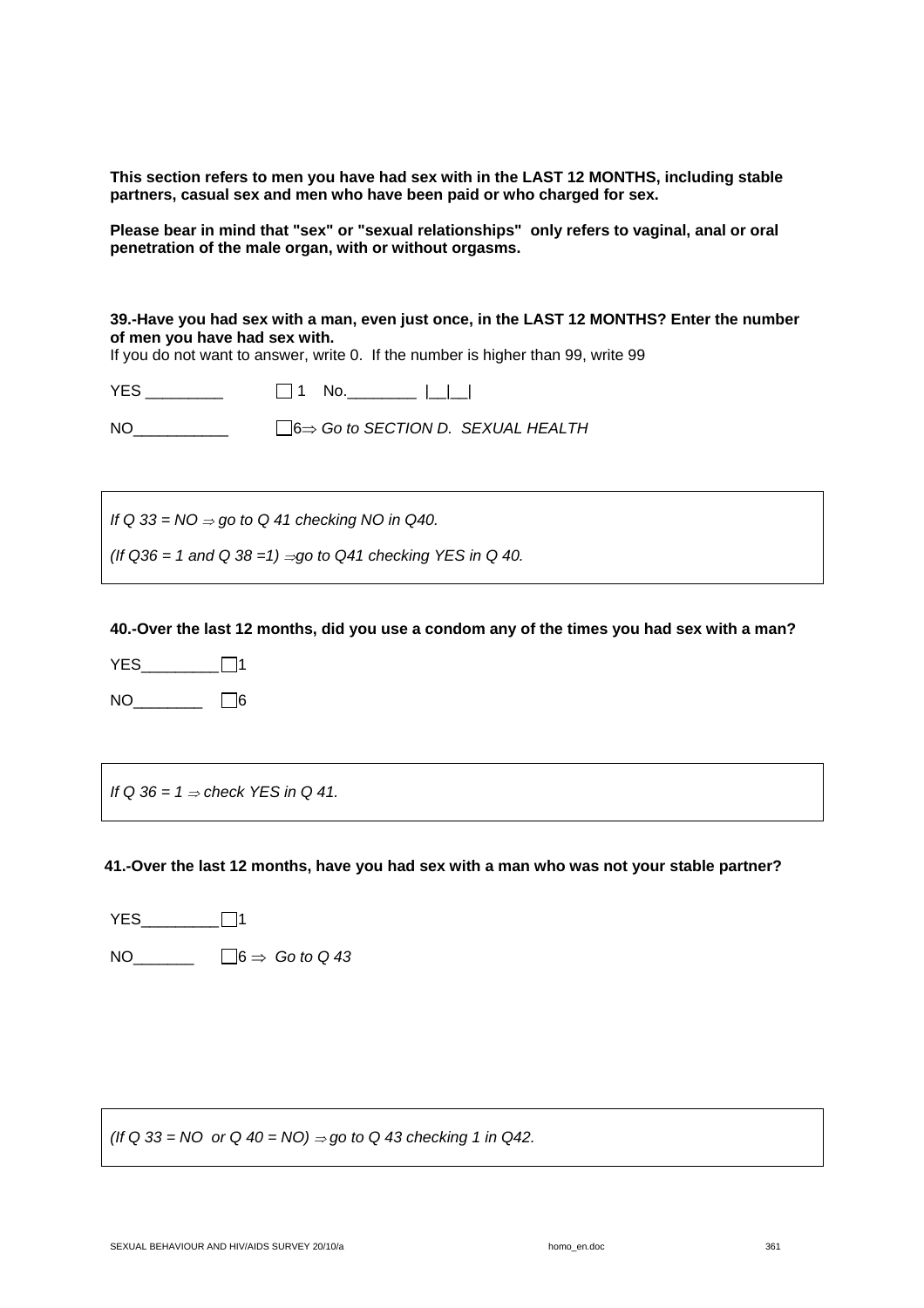#### **42.-How often have you used a condom when having sex with casual partners?**

 $Never$  1

Sometimes\_\_\_ 2

Always  $\Box$ 3

# **SEXUAL INTERCOURSE OVER THE LAST 30 DAYS**

#### **43.- Have you had sex with a man in the LAST 30 DAYS?**

| <b>YES</b> | l 11                              |
|------------|-----------------------------------|
| NO.        | $\Box$ 6 $\Rightarrow$ Go to Q 45 |

#### **44.-How often have you had sex with a man over the last 30 days? If you do not want to answer, write 0**

No. of days\_\_\_\_\_\_\_\_ |\_\_|\_\_|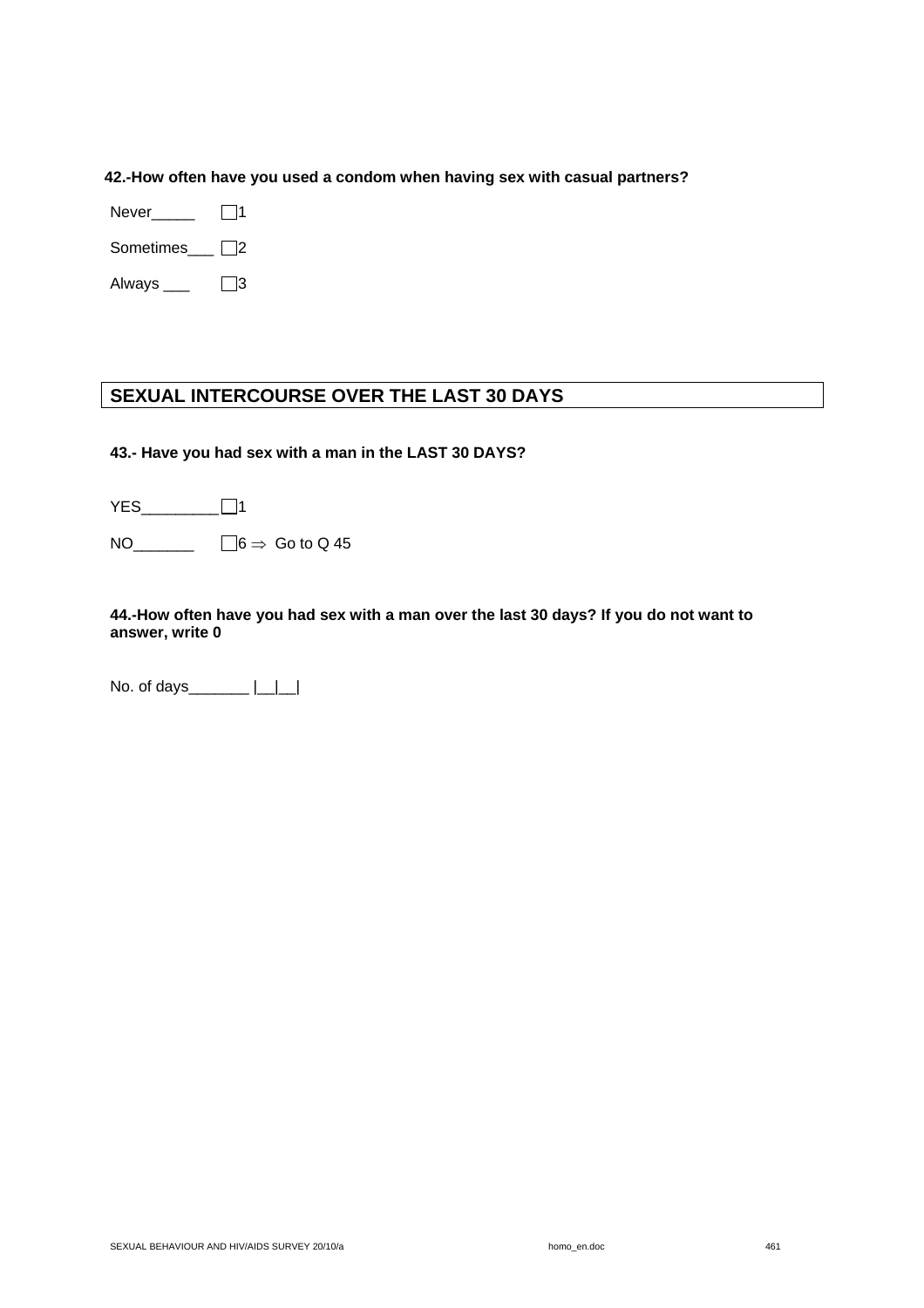## **SEXUAL RELATIONSHIPS WITH NEW PARTNERS**

**This section refers to having sex with a new partner during the last twelve months. A new partner means a man you had sex with for the FIRST TIME during the last twelve months.** 

**This section may refer to any type of partner: casual partner, stable partner, a man you already knew but had not had sex with before or a man you paid for sex.** 

**45**.-**Over the last 12 months, have you had sex for the FIRST TIME with a man you had never had sex with before?** 

YES\_\_\_\_\_\_\_\_ □1

NO\_\_\_\_\_\_\_\_ 6⇒ *Go to Section D. SEXUAL HEALTH*

**46.-How many men, even if you knew them before, have you had sex with for the first time in the last 12 months?** If you do not want to answer, write 0. If the number is higher than 99, write 99.

No. of men  $||\cdot||$ 

**The following questions refer to the LAST MAN you had sex with for the first time. Establish a name, you can make it up, for that last man (PARTNER), which will be used to refer to him henceforth.** 

*If* Q 32 = 1 ⇒ *go to Q 49 checking YES in Q47 and the answer to Q29 in Q48.* 

**47.-Was this person (PARTNER) you had sex with for the first time during the last 12 months the first man you had sex with in your life?** 

 $YES$   $1 \Rightarrow$  Go to Q 50  $NO$ 

**48.- Approximately how old was (PARTNER) when you had sex for the first time ?** If you do not want to answer, write 99

Age in years\_\_\_\_\_\_\_  $|\_|\_$ 

**49 Was there anal penetration?**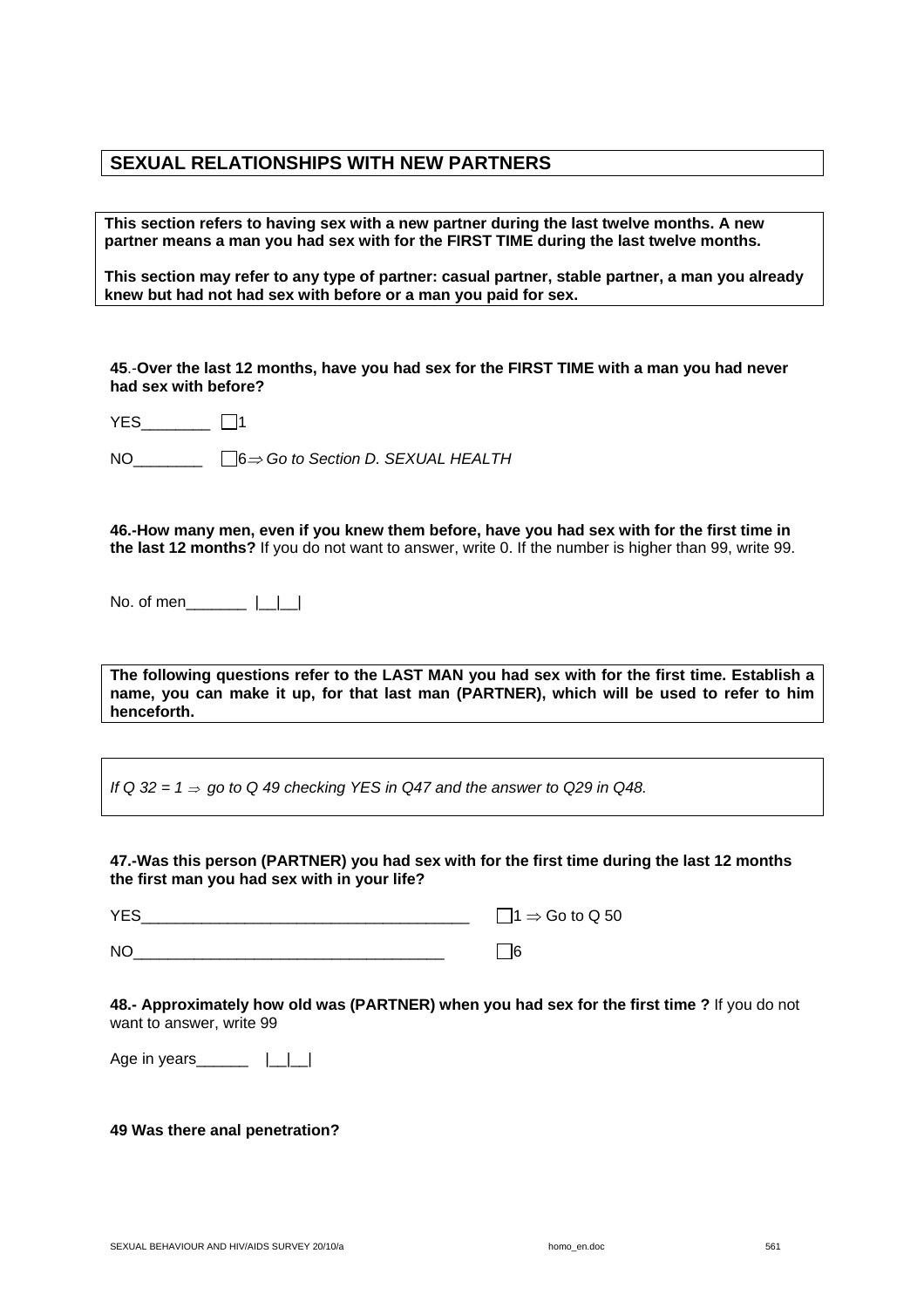| ∽<br>$\vee$ |  |
|-------------|--|
|             |  |

#### **50.-Which of the following sentences best describes your relationship with (PARTNER) the first time you had sex?**

| We had met previously __________ |  |
|----------------------------------|--|
|                                  |  |

#### **51.- This has happened to some people.**

**Do you think you were drunk, even just slightly, when you had sex with (PARTNER) for the first time?** 

| No                                            |  |
|-----------------------------------------------|--|
| Yes, a little                                 |  |
| Yes, very__ _________________________________ |  |
| Can't remember                                |  |

*(If Q 33* = NO or Q 40 = NO) ⇒ *go to Q 54 checking 2 in Q52.* 

(If Q 32 =1 or  $Q47 = 1$ )  $\Rightarrow$  write the answer given in Q 31 in Q 52.

#### **52.-Did you use a condom the first time you had sex?**

| Yes            | $\Box$ 1 ⇒ Go to Q 54 |
|----------------|-----------------------|
| No.            |                       |
| Can't remember | $\Box$ 3⇒ Go to Q 54  |

#### **53.-Could you state the main reason for not using a condom the first time you had sex with (PARTNER)?**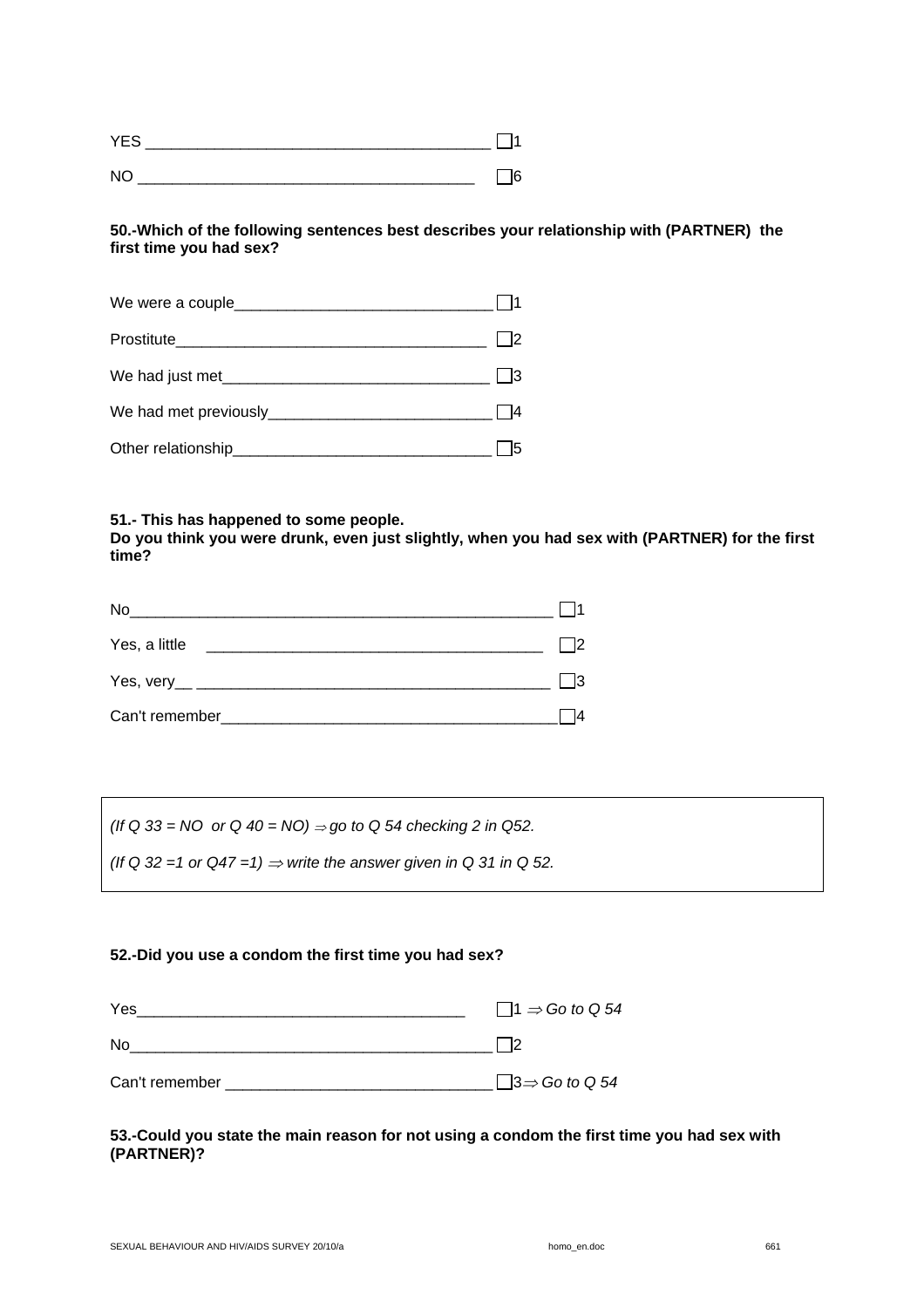## **Could you state the second reason for not using a condom the first time you had sex with (PARTNER)?**

**……………….** 

| We didn't talk about the issue before having sex________________________________ | 11           |
|----------------------------------------------------------------------------------|--------------|
| I found it hard to suggest using a condom, I was afraid of losing my partner     | $\square$ 2  |
|                                                                                  | 3            |
|                                                                                  | $\Box$ 4     |
|                                                                                  | $\Box$ 5     |
|                                                                                  | $\Box$       |
|                                                                                  | l 17         |
|                                                                                  | $\Box$ 8     |
|                                                                                  | $\Box$ 9     |
|                                                                                  | $\square$ 10 |
| Sexual intercourse is more pleasurable without a condom ________________________ |              |
|                                                                                  |              |
|                                                                                  | ∏13          |
|                                                                                  | 114          |

### **54.- When you had sex with (PARTNER) for the first time, do you think he was having sex with other people at the same time?**

|                                                                                                                                                                                                                                | 2    |
|--------------------------------------------------------------------------------------------------------------------------------------------------------------------------------------------------------------------------------|------|
| He probably wasn't, but I was not certain of it_________________________________                                                                                                                                               | - 13 |
|                                                                                                                                                                                                                                | 4    |
| I don't know that the contract of the contract of the contract of the contract of the contract of the contract of the contract of the contract of the contract of the contract of the contract of the contract of the contract | - 15 |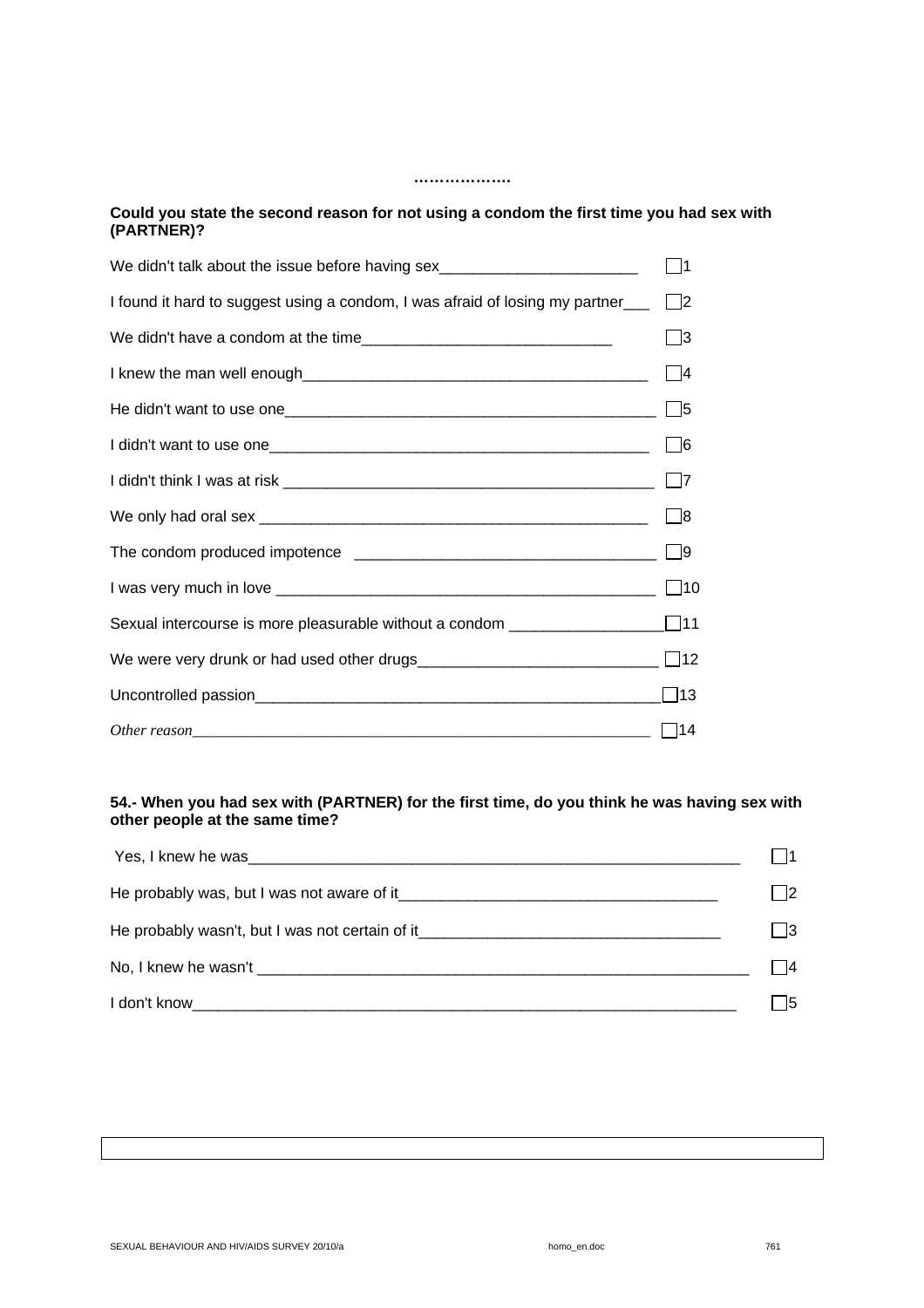*If Q25 =5 and (Q32 =1 or Q47 =1) ⇒go to Q56 checking 3 in Q55.* 

# **55.- When starting a new relationship, people frequently have sex with other persons. When you had sex with (PARTNER) for the first time, were you having sex with another person?**  Yes, with one other person  $\Box$  1 Yes, with more than one person  $\frac{1}{2}$ No  $\Box$ Can't remember\_\_\_\_\_\_\_\_\_\_\_\_\_\_\_\_\_\_\_\_\_\_\_\_\_\_\_\_\_\_\_\_\_\_\_\_\_\_\_\_\_\_\_\_\_\_\_\_\_\_\_\_\_\_ 4 **56.-After the first time you had sex with (PARTNER), did you have sex again?**  YES  $N$ O $\Box$ *Section D. SEXUAL HEALTH* (If Q 32 =1 or  $Q47 = 1$ )  $\Rightarrow$  write the answer given in Q 37 in Q 57. **57.-Was there anal penetration the last time you had sex?**   $YES$   $\Box$ 1  $N$ O  $\Box$ <sup>⇒</sup>*(If Q 33 = NO or Q 40 = NO) check 2 in Q 58 and 6 in Q 59.*

#### **58.-Did you use a condom the last time you had sex?**

| Yes            |          |
|----------------|----------|
| No             | ıc       |
| Can't remember | מו<br>ь. |